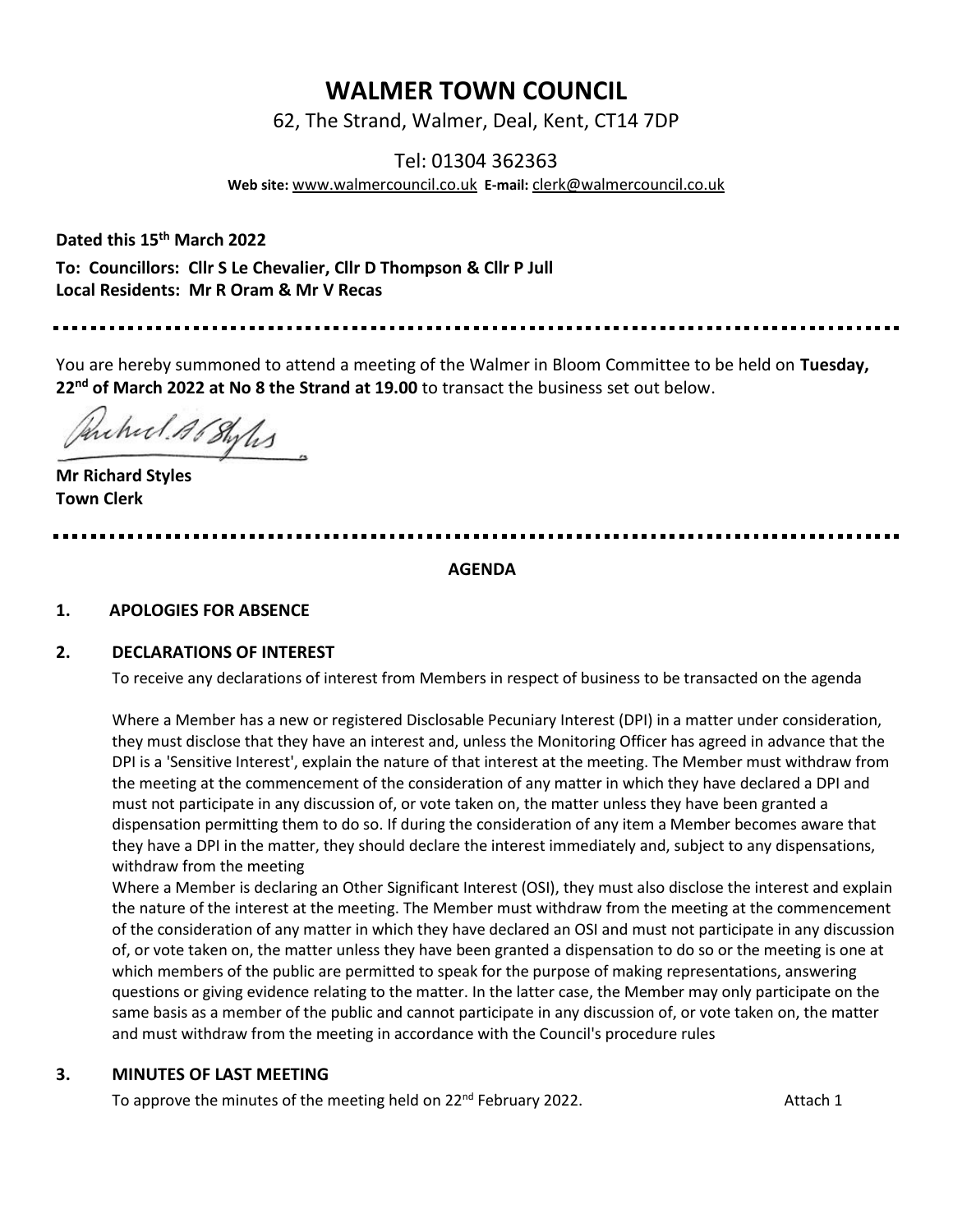#### **4. HAWKSHILL**

Management Issues

i) To receive a verbal report from Cllr D Thompson

ii) To review a copy of the Working Group yearly planner and discuss any work to be carried out

Attach 2

# **5. MATTERS ARISING NOT COVERED ELSEWHERE ON THE AGENDA**

# **6. BUDGET**

(i) To receive a provisional budget update for 2022. Attach 3

# **7. LOCAL CAMPAIGN 2022**

**(A)** FLORAL DISPLAYS To receive an update on: a) Fixed Planters – Autumn/winter planting. b) Hanging floral displays c) Spring planting – To set spend limits on planters

#### **(B) KEY ACTIVITY DATES**

To receive an updated copy of the Campaign's key activity dates for 2022.Attach 4

# **(C) SCHOOL/YOUTH ACTIVITIES**

a) Update on school posters

# **8. HEALTH & SAFETY**

To consider arrangements for the annual inspection of hanging baskets and fixed planters.

# **9. HAWKSHILL MANAGEMENT PLAN**

To receive a report from R Oram on new Hawkshill Management plan

# **10. SIGNS**

To receive a report on the signs from R Oram

# **11 HAWKSHILL ON SITE POETRY SESSIONS**

An update on the proposed event at Hawkshill.

# **12. ISSUES FOR INCLUSION ON NEXT AGENDA**

# **13. DATE OF NEXT MEETING**

Tuesday, 26 April 2022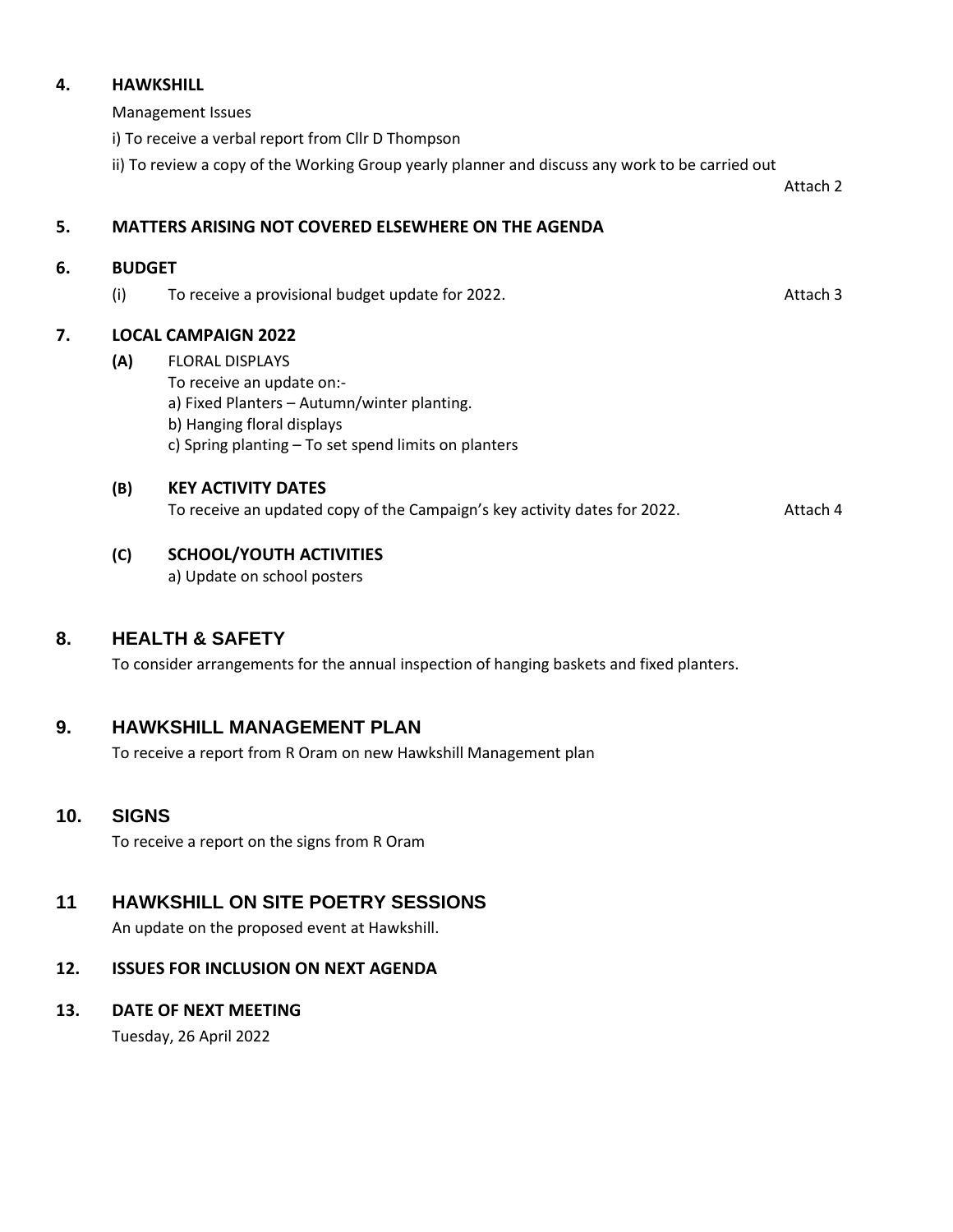# **WALMER TOWN COUNCIL 62 The Strand, Walmer, Deal, Kent CT14 7DP**

### **Tel: 01304 362363**

#### **Web site:** [www.walmercouncil.co.uk](http://www.walmercouncil.co.uk/) E-mail[: clerk@walmercouncil.co.uk](mailto:clerk@walmercouncil.co.uk)

#### **DRAFT Minutes of the meeting of the Walmer in Bloom Committee held on Tuesday 22nd of February 2022 at 8 The Strand, Walmer, Deal at 7.00 pm.**

**Present: Cllr Mrs S Le Chevalier (Chairing), Cllr D Thompson, Cllr P Jull, Mr V Recas**

**Officer present: R Aldred**

#### **1501. APOLOGIES FOR ABSENCE**

Mr R Oram.

#### **1502. DECLARATIONS OF INTEREST**

No declarations of interest were received from Members in respect of business to be transacted on the agenda.

#### **1503. MINUTES OF LAST MEETING**

The Minutes of the meeting, held on Tuesday January 11, 2022, were approved as a correct record, and signed by the Chairman

**RESOLVED** – That the minutes be taken as an accurate record Proposed by: Cllr Jull.

Seconded by: Cllr Thompson.

#### **1504. HAWKSHILL**

A verbal report from Cllr Thompson was received

Since last meeting Sunday meet ups have had a three volunteer average and have been focused on clearing a fallen tree, clearing, and cutting back brush.

A new volunteer has been recruited and will need to complete registration.

Members of East Kent Climate Change group were given a guided tour of the site by Cllr Thompson they provided two reports to consider and donated some hedge whips of suitable types, these have already been planted.

Some of the cuttings that have been planted have begun to grow.

Rocks being removed from the soil will be used to set up a rock area to attract lizards

Storm had upended quite a few trees; office has already contacted a landscaper to clear the paths further work will be required after this. Soil will need to be filled in where upended. Look at possibilities of damaged trees for mulch.

Possibility of damage to Walmer Castle Fences to be reviewed once we can safely get into the area.

#### **1505. MATTERS ARISING NOT COVERED ELSEWHERE ON THE AGENDA.**

**Hanging basket brackets removed from lampposts when replacing by DDC and KCC – RA to find previous** correspondence and push to have these replaced at relevant organisation cost

#### **1506. BUDGET**

(i) Members received a Provisional budget for 2022/2023. **RESOLUTION –** Noted**.**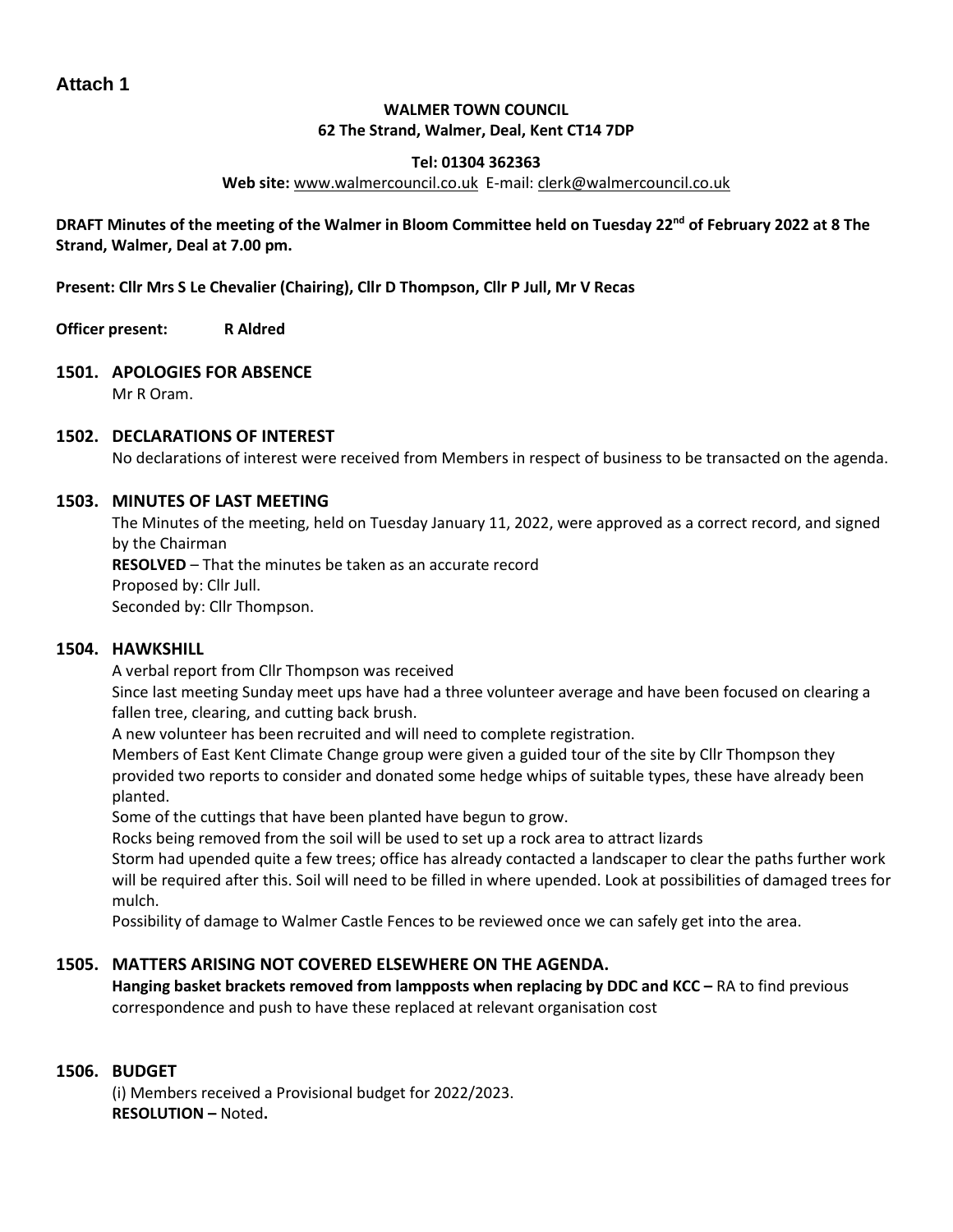### **1507. LOCAL CAMPAIGN 2021**

#### **A) FLORAL DISPLAYS**

#### i. To consider

- a) Fixed planters Planting is progressing only Drill Field planters left to plant. Station Road Planter needs some attention RA to organise office to review and repair if possible. Drill field Planters Cllr Thompson and Mr Recas to rescue these.
- b) South East in Bloom Committee decided not to enter this year but to review for next year.
- c) DDC planting schedule for 2022 Dover District Council colours are to be red, white and blue to fit in with the Jubilee theme.

#### ii. To consider

- a) Quotation for permit application from Kent County Council to hang baskets **RESOLUTION** KCC £30 for the licence to hang baskets from lampposts.
- b) Quotation for Chapman Landscape maintenance Chapman provide a complete service that we cannot get elsewhere so only one quote
	- **RESOLUTION** Chapmans £2848 for 16 weeks watering, collection and removal of baskets.
- c) Plants for hanging baskets and planters Young Nurseries were only company to quotes from the 4 sent out

**RESOLUTION.** Youngs Nursery, £800.00 for supply of 54 hanging baskets.

#### **B) KEY ACTIVITY DATES**

Members received an updated copy of the Campaigns key activity dates for 2022 **Members to note.**

#### **C) PRESS ACTIVITIES**

Members agreed to use an updated version of the press release from last year. Deputy clerk to circulate.

# **1508 HEDGE WHIPS FOR CAR PARKING AREA**

V Recas reported that we had received a donation of whips that had been planted but at further 38-40 would be required to run along the path area, this fits with the management plan from 2015. Plants to be considered are Common Hazel, Common Hawthorne, Wild Cherry, Guelder Rose and Wild Privet **RESOLUTION**: Up to £150 approved for the forty whips Proposed: Cllr Mrs Le Chevalier Seconded: Cllr Jull

#### **1509 HAWKSHILL MANAGEMENT PLAN**

This item was not discussed to be carried forward to the next meeting

#### **1510 SIGNS**

This item was not discussed to be carried forward to the next meeting

# **1511 HAWKSHILL ON SITE POETRY SESSSIONS**

Cllr Thompson read a poem to introduce John Wakeman, Hawkshill Volunteer and local poet. Mr Wakeman laid out plans for a poetry competition that would conclude with an event at Hawkshill with potentially a prize linked to Hawkshill called Zoom. An expert judge is already in place, competition would be run remotely and involve Walmer Schools. This would promote the use of Hawkshill. Committee were impressed and would like to progress this. Cllr Mrs Le Chevalier to speak to events committee before any further progress is made.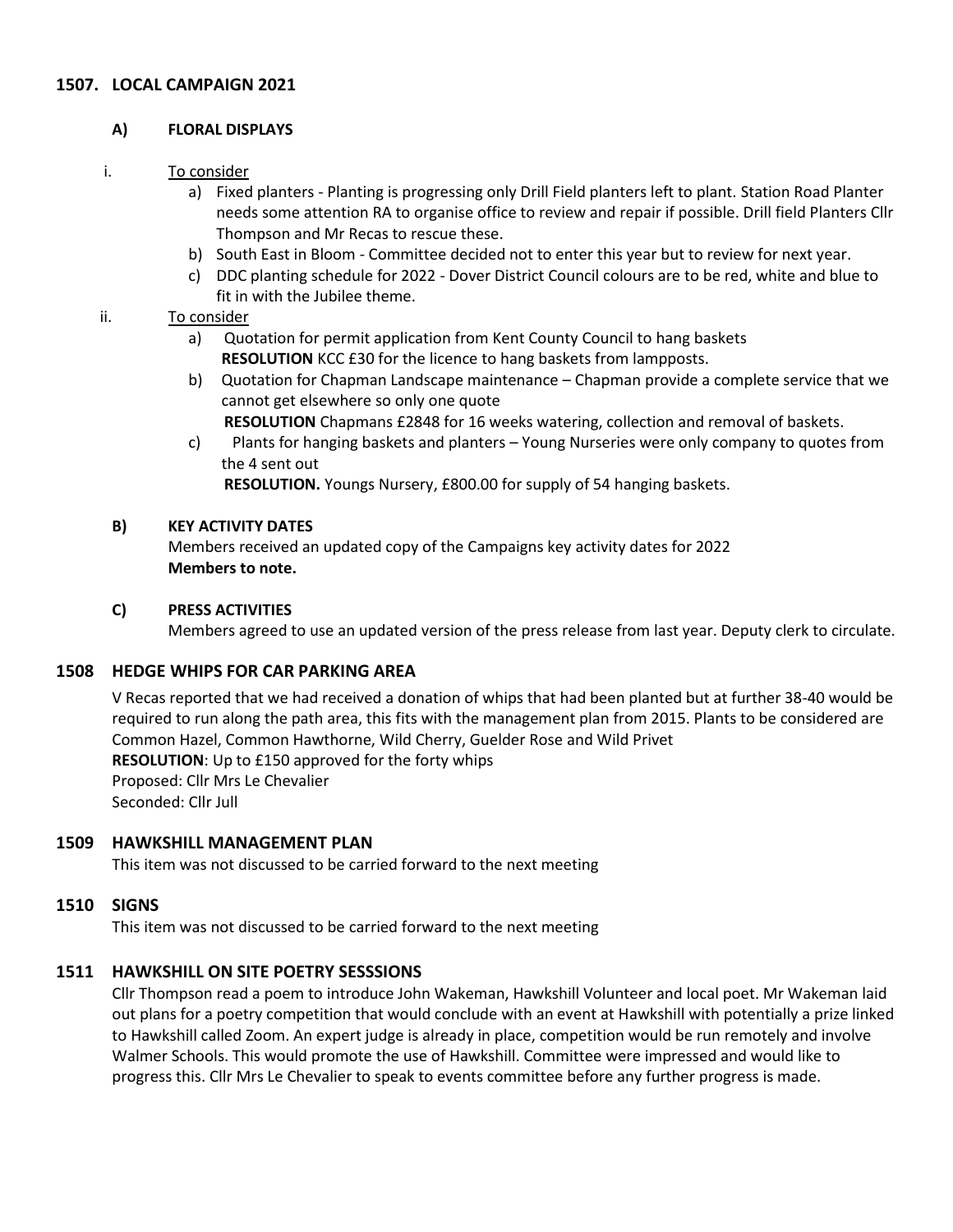#### **1512. ISSUES FOR INCLUSION ON NEXT AGENDA**

Hawkshill Management Signs Poetry on Site

# **1513. DATE OF NEXT MEETING**

.

Tuesday 26<sup>th</sup> of April 2022 at 7:00pm at the No 8 The Strand, Walmer, Deal. \*\*\*\*\*\*\*\*\*\*\*\*\*\*\*\*\*\*\*\*\*\*\*\*\*\*\*\*\*\*\*\*\*\*\*\*\*\*\*\*\*\*\*\*\*\*\*\*\*\*\*\*\*\*\*\*\*\*\*\*\*\*\*\*\*\*\*\*\*\*\*

The meeting closed at 20.20.

 $\textsf{Sigma} \underline{\hspace{2cm}} \underline{\hspace{2cm}} \underline{\hspace{2cm}} \underline{\hspace{2cm}} \underline{\hspace{2cm}} \underline{\hspace{2cm}} \underline{\hspace{2cm}} \underline{\hspace{2cm}} \underline{\hspace{2cm}} \underline{\hspace{2cm}} \underline{\hspace{2cm}} \underline{\hspace{2cm}} \underline{\hspace{2cm}} \underline{\hspace{2cm}} \underline{\hspace{2cm}} \underline{\hspace{2cm}} \underline{\hspace{2cm}} \underline{\hspace{2cm}} \underline{\hspace{2cm}} \underline{\hspace{2cm}} \underline{\hspace{2cm}} \underline{\hspace{2cm}} \underline{\hspace{2cm}} \underline{\hspace{2cm$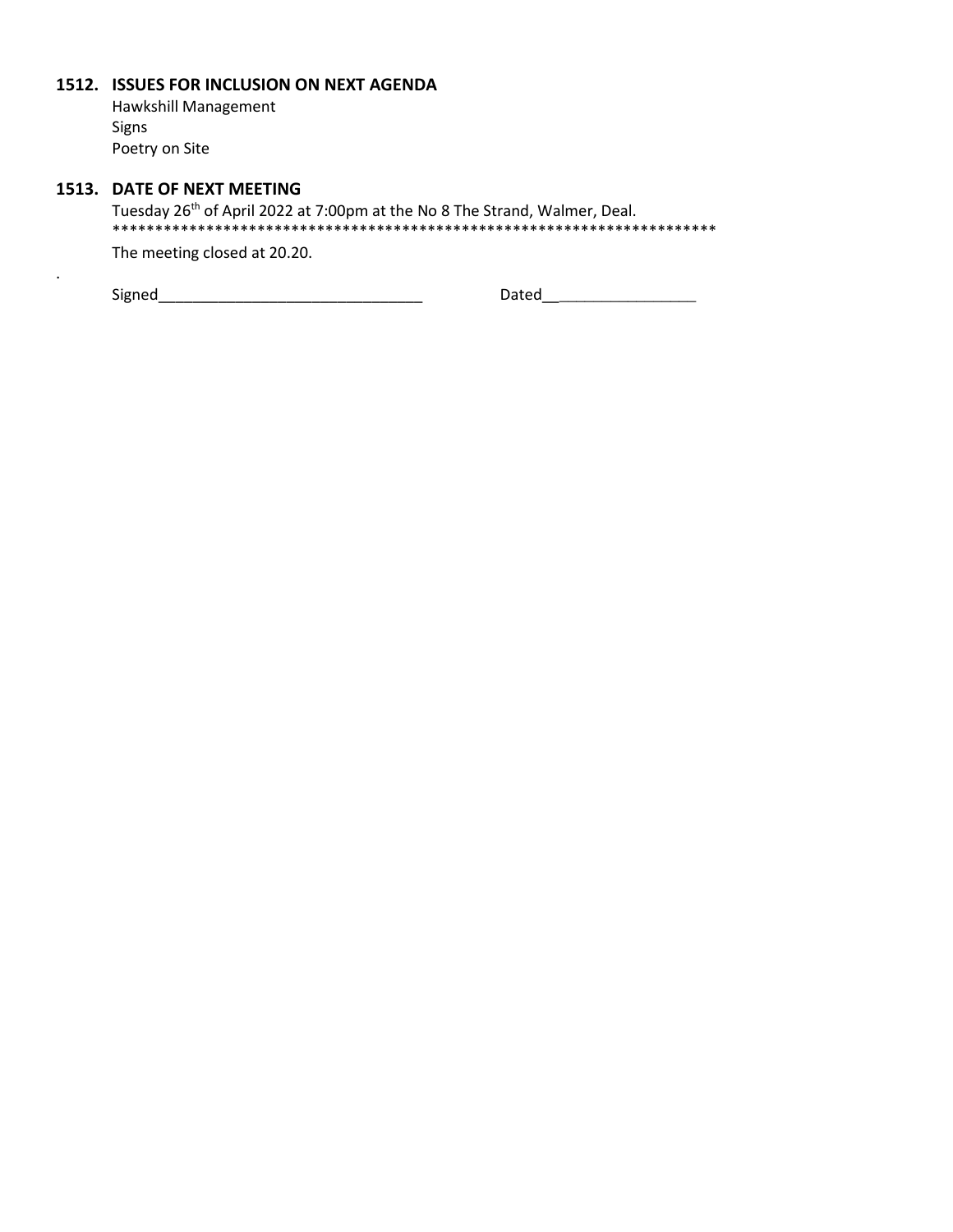# HAWKSHILL FREEDOWN WORKING GROUP YEARLY PLANNER 2022

| <b>JULY</b>                                |
|--------------------------------------------|
| <b>MEETING</b>                             |
|                                            |
| <b>AUGUST</b>                              |
| REQUEST QUOTE FOR HEDGE CUT                |
|                                            |
| <b>SEPTEMBER</b>                           |
| <b>MEETING</b>                             |
|                                            |
| <b>BANK CUT 2ND HALF OF MONTH</b>          |
| SITE INSPECTION TO CHECK GRASS             |
| <b>COLLECTED</b>                           |
| PLATEAU CUT 2ND HALF OF MONTH              |
| <b>HEDGE CUT AGREED AT HGW MEETING</b>     |
| <b>OCTOBER</b>                             |
| <b>MEETING</b>                             |
| <b>HEDGE CUT AGREED AT COUNCIL</b>         |
| <b>DO INSPECTION REPORT</b>                |
| <b>NOVEMBER</b>                            |
| <b>HEDGE CUT</b>                           |
| <b>CONSIDER INSPECTION REPORT FINDINGS</b> |
| <b>DECEMBER</b>                            |
|                                            |
|                                            |
|                                            |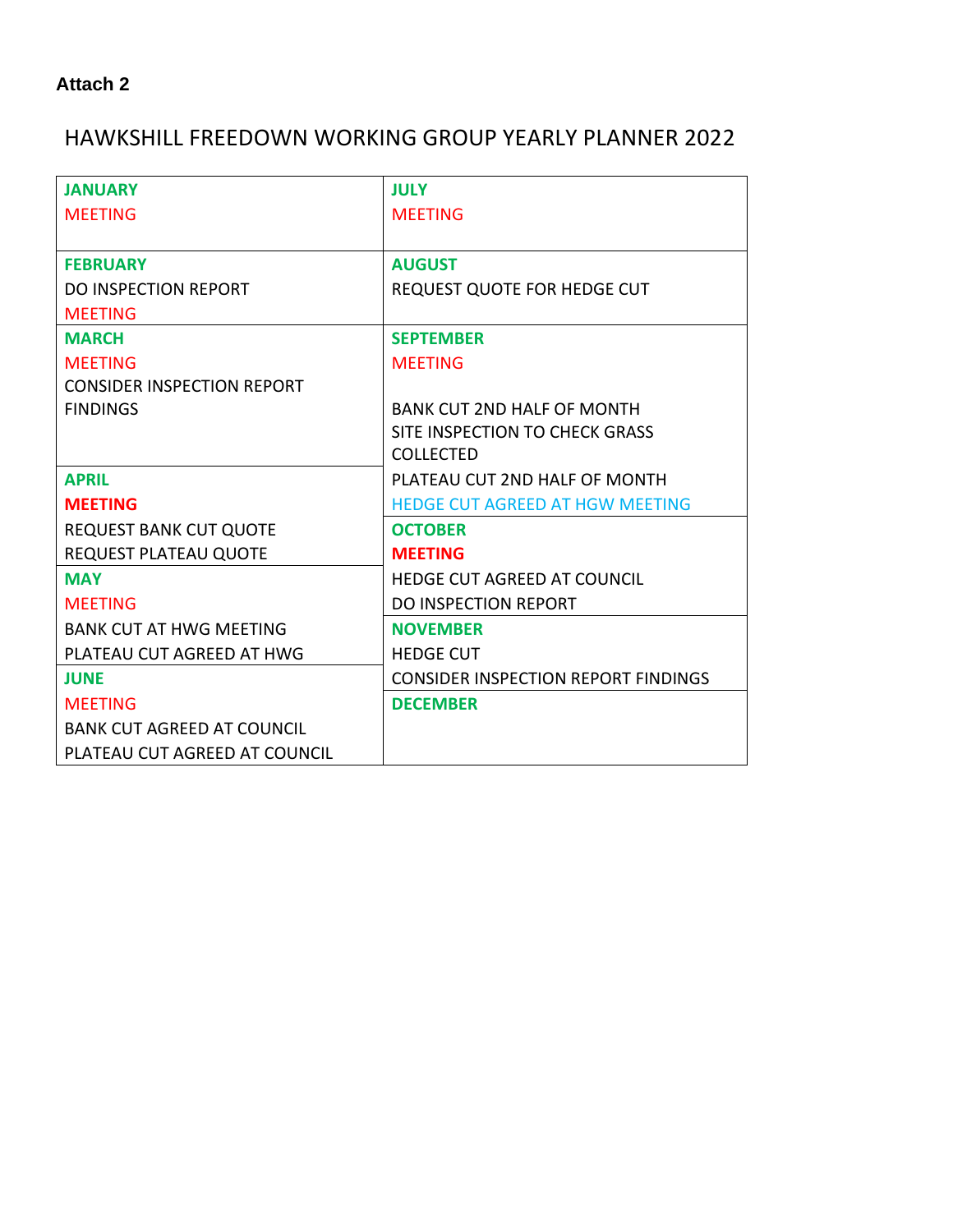# **WALMER IN BLOOM 2021/2022**

| <b>ITEM</b>                    | 2021/2022 | 2022/2023 |
|--------------------------------|-----------|-----------|
| <b>FLORAL DISPLAYS</b>         | £1,500.00 | £1,500.00 |
| <b>PLANTING</b>                |           |           |
| Hanging basket plants          | £40.00    | £800.00   |
| Planters                       | £25.96    | £30.00    |
| <b>EQUIPMENT</b>               |           |           |
| Hanging Baskets & Brackets     |           |           |
| <b>KCC Permission</b>          | £29.00    | £30.00    |
| New Planter                    | £965.10   |           |
| Delivery of new Planter        |           |           |
| <b>PLANTER REPAIRS</b>         |           |           |
| Repairs                        | £20.00    | £30.00    |
| <b>CONTRACTORS' COSTS</b>      | £2,500.00 | £2,500.00 |
| Watering & maintenance         | £1,584.00 | £1,496.88 |
| <b>Collect Baskets</b>         | £130.00   | £137.00   |
| Plant bedding                  | £58.64    |           |
| Removal of baskets             | £100.00   | £50.00    |
| <b>PUBLICITY</b>               | £300.00   | £300.00   |
| <b>Banners</b>                 |           |           |
| Leaflet printing & Delivery    |           |           |
| <b>COMPETITION COSTS</b>       | £250.00   | £250.00   |
| Mrs J Doulton                  |           |           |
| S & SE in Bloom                |           | £0.00     |
| <b>B</b> Bailey                |           |           |
| <b>Downs Donation</b>          |           | £30.00    |
| Prizes                         | £97.45    | £100.00   |
| Presentation event – food etc. |           | £120.00   |
| Sea Scout Hut                  |           |           |
| <b>MISCELLANEOUS/</b>          | £50.00    | £50.00    |
| <b>CONTINGENCY</b>             |           |           |
| <b>SPEND - Committed</b>       | £3,050.15 | £2,823.88 |
| <b>TOTAL BUDGET</b>            | £4,700.00 | £4,700.00 |
| <b>Difference</b>              | £1,849.85 | £2,076.12 |